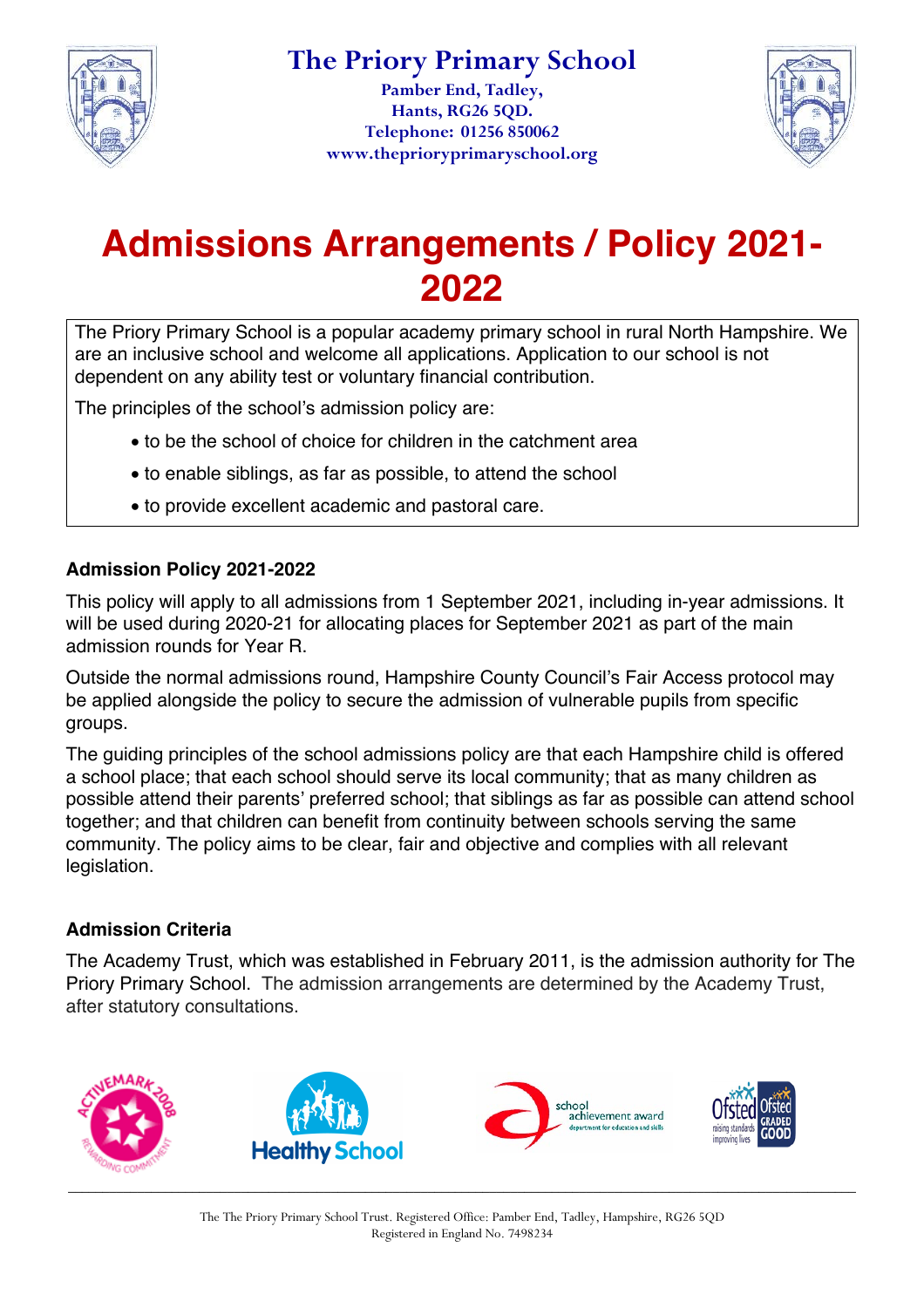

### **The Priory Primary School**

**Pamber End, Tadley, Hants, RG26 5QD. Telephone: 01256 850062 www.theprioryprimaryschool.org**



The Academy Trust will consider first all those applications received by the published deadline of midnight on Friday 15 January 2021. Notifications to parents offering a primary or infant school place will be sent by the County Council on 16 April 2021.

Late applications will be considered after all on-time applications have been fully processed unless exceptional circumstances merit consideration alongside on-time applications.

The published admission number (PAN) of the school is 29 (YR  $-$  Y4) and 24 (Y5 & Y6), total = 193 places.

For the normal admission round, all on time preferences will be considered simultaneously and ranked in accordance with the admission criteria. If more than one school can offer a place, the parent's highest stated available preference will be allocated.

Oversubscription criteria

The criteria applies to both main round and in-year admissions. When the school is oversubscribed, after the admission of pupils with an Education, Health and Care plan naming the school, priority for admission will be given to children in the following priority order:

- 1. Looked after children or children who were previously looked after (see definition i).
- 2. (For applications in the normal admission round only) Children or families with an exceptional medical or social need. Evidence must be provided, from a medical specialist or social worker, of the child or family's need and why those needs make it is essential that the child attends this school rather than any other. If evidence is not submitted by the application deadline, the medical or social needs cannot be considered.
- 3. Children of staff (see definition ii) who have, (1) been employed at the school for two or more years at the time at which the application for admission to the school is made, or (2) have been recruited to fill a vacant post for which there is a demonstrable skill shortage.
- 4. Children living in the catchment area (see definition iii) who at the time of application have a sibling (see definition iv) on the roll of the school who will still be on roll at the time of admission. [See 6 for additional children who may be considered under this criterion.]
- 5. Other children living in the catchment area of the school (see definition iii).

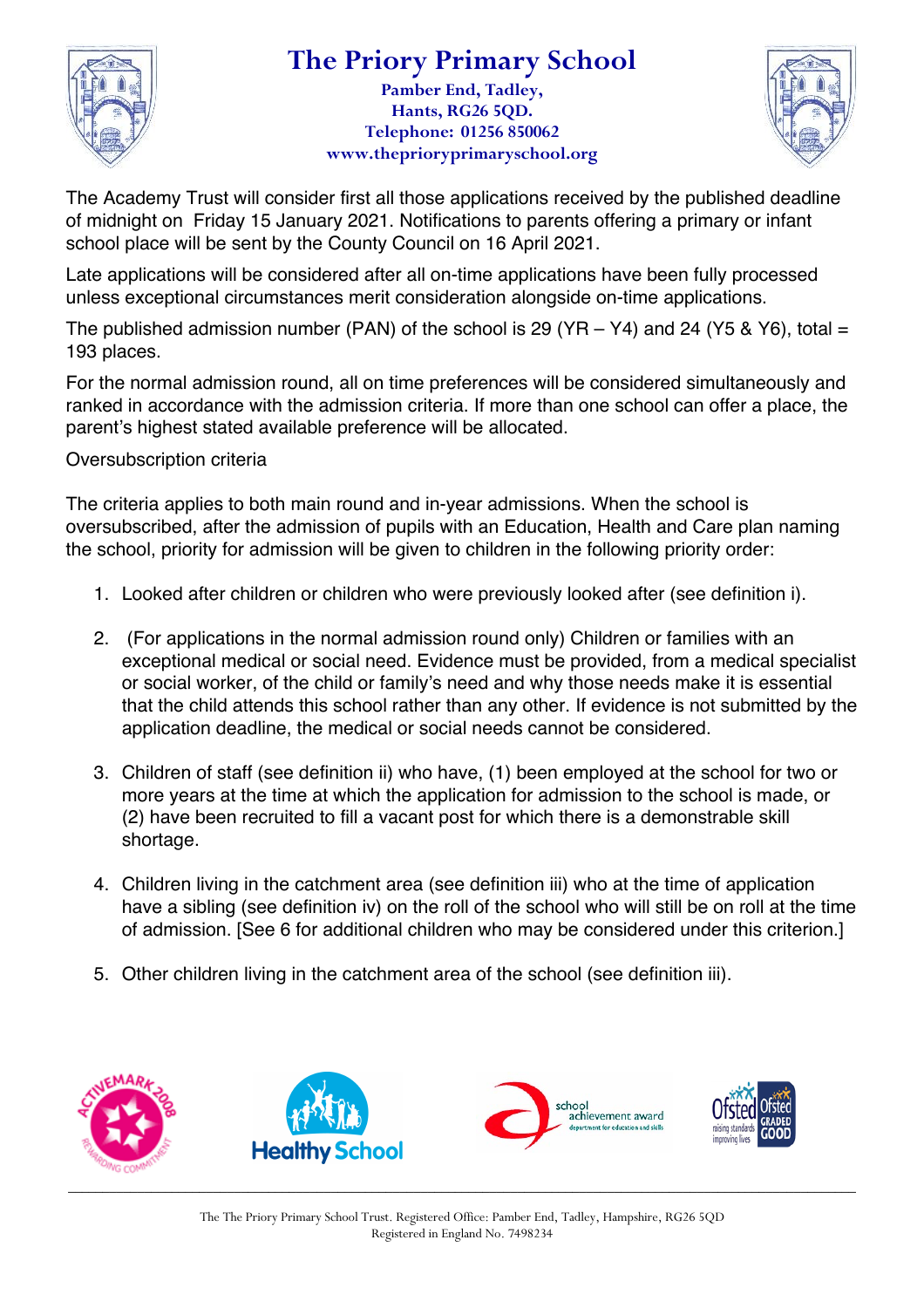

### **The Priory Primary School Pamber End, Tadley, Hants, RG26 5QD. Telephone: 01256 850062 www.theprioryprimaryschool.org**



- 6. Children living out of the catchment area who at the time of application have a sibling (see definition iv) on the roll of the school who will still be on roll at the time of admission. [Where a sibling was allocated a place at the school in the normal admission round in a previous year because the child was displaced (see definition v) from the catchment school for their address, the application will be considered under 4, above, subject to the siblings still living in the catchment area for the school from which they were displaced. In future normal admissions rounds a younger sibling will be considered to have been displaced where they were allocated a place at the school under this criterion as a consequence of their elder sibling's displacement and are still living in the catchment area for the school from which they were displaced].
- 7. Children living **out** of the catchment area who at the time of application are on the roll of a linked junior or primary school.
- 8. Other children.

### **Definitions**

- (i) **Looked after children** are defined as those who are (a) in the care of a local authority, or (b) being provided with accommodation by a local authority in the exercise of their social services functions (see the definition in section 22(1) of the Children Act 1989). **Previously looked after children** are those who were previously looked after but immediately after being looked after became subject to an adoption order, child arrangements order, or special guardianship order. An adoption order is an order under section 46 of the Adoption and Children Act 2002 or section 12 of the Adoption Act 1976. Child arrangements orders are defined in section 8 of the Children Act 1989, as amended by section 12 of the Children and Families Act 2014. Child arrangements orders replace residence orders and any residence order in force prior to 22 April 2014 is deemed to be a child arrangements order. Section 14A of the Children Act 1989 defines a 'special guardianship order' as an order appointing one or more individuals to be a child's special guardian (or special guardians).
- (ii) Applicants will only be considered under this criterion if on the application form (online or paper) they have ticked the appropriate box explicitly indicating that they wish for their application to be considered under medical / social need. 'Medical need' does not include mild medical conditions, such as asthma or allergies. 'Social need' does



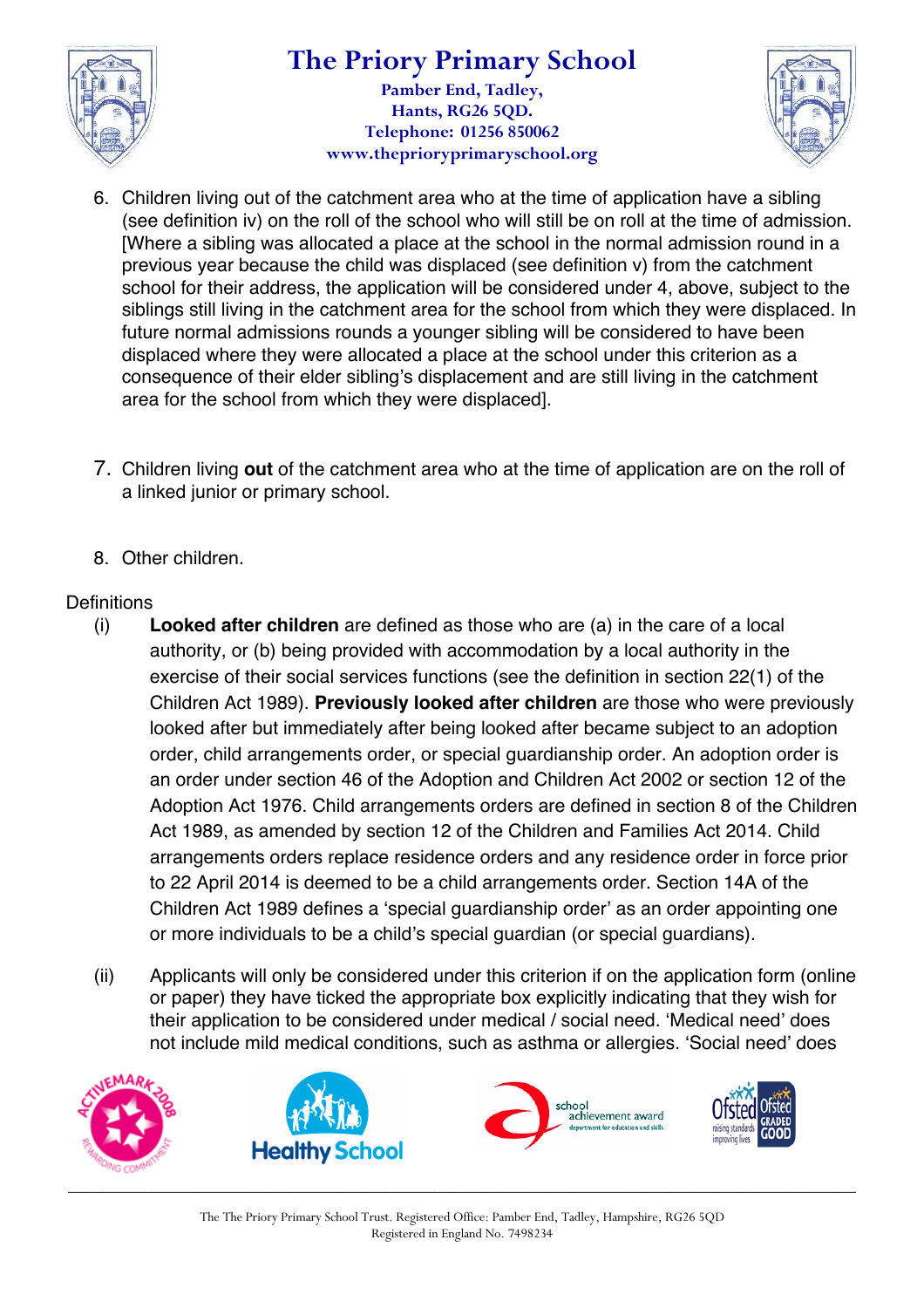

# **The Priory Primary School**

**Pamber End, Tadley, Hants, RG26 5QD. Telephone: 01256 850062 www.theprioryprimaryschool.org**



not include a parent's wish that a child attends the school because of a child's aptitude or ability or because their friends attend the school or because of routine childminding arrangements. Priority will be given to those children whose evidence establishes that they have a demonstrable and significant need to attend a particular school. Equally this priority will apply to children whose evidence establishes that a family member's physical or mental health or social needs mean that they have a demonstrable and significant need to attend a particular school. Evidence must confirm the circumstances of the case and must set out why the child should attend a particular school and why no other school could meet the child's needs. Providing evidence does not guarantee that a child will be given priority at a particular school and in each case a decision will be made based on the merits of the case and whether the evidence demonstrates that a placement should be made at one particular school above any other.

- (iii) '**Staff'** includes all those on the payroll of the school. 'Children of staff' refers to situations where the staff member is the natural parent, the legal guardian or a resident step parent.
- (iv) A map of the school's catchment area can be viewed on the school's details page on the Hampshire County Council website www.hants.gov.uk/educationandlearning/findaschool
- (v) '**Sibling'** refers to brother or sister, half brother or half sister, adoptive brother or adoptive sister, foster brother or sister, step brother or step sister living as one family unit at the same address. It will also be applied to situations where a full, half or adopted brother or sister are living at separate addresses. Categories 4 and 7 include children who at the time of application have a sibling for whom the offer of a place at the preferred school has been accepted, even if the sibling is not yet attending. (v) 'Displaced' refers to a child who was refused a place at the catchment school in the normal admissions round having named it in the application and was not offered a higher named preference school.

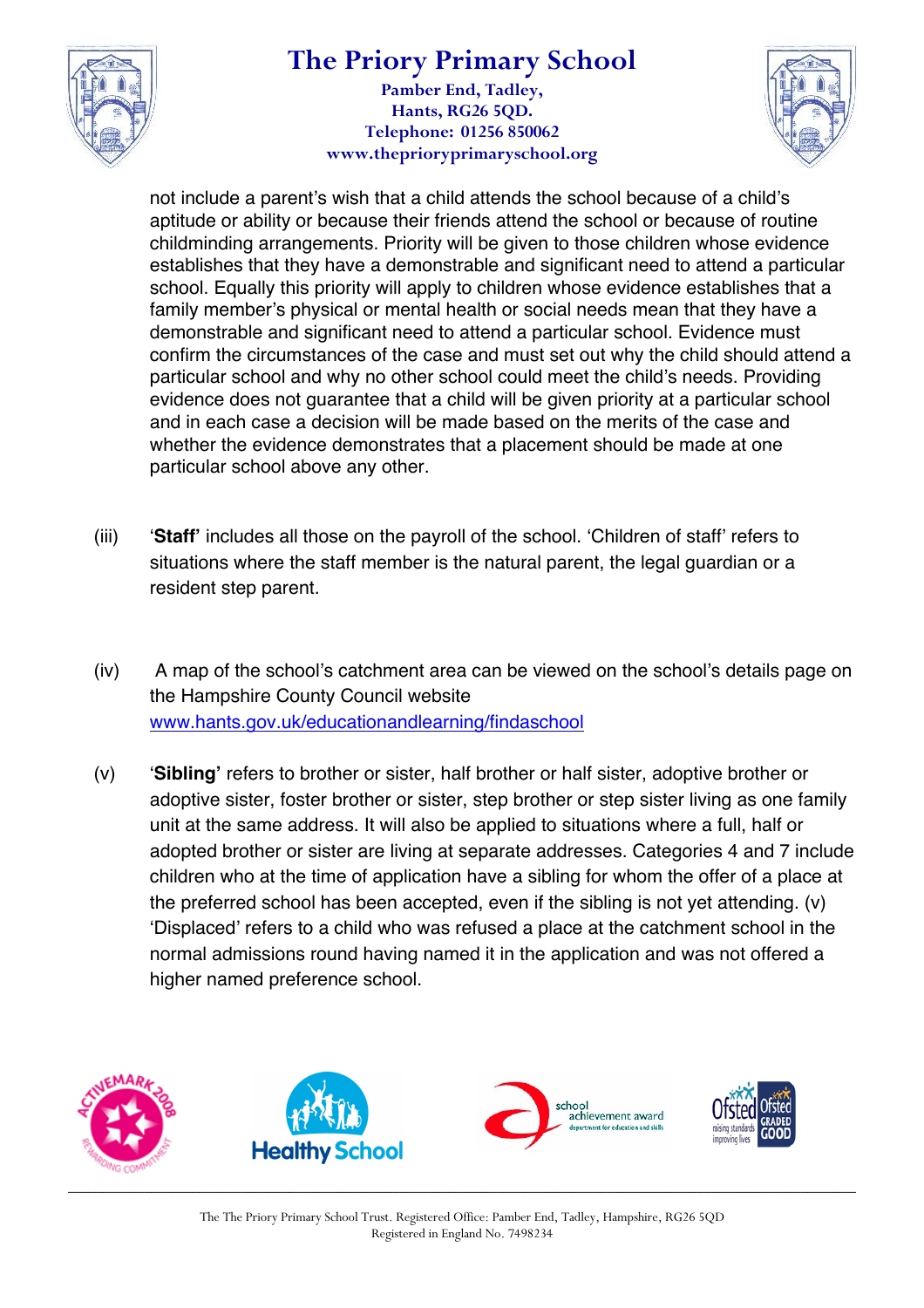

### **The Priory Primary School Pamber End, Tadley,**

**Hants, RG26 5QD. Telephone: 01256 850062 www.theprioryprimaryschool.org**



(vi) **Displaced Pupils** - Displaced refers to a child who was refused a place at the catchment school in the normal admissions round having named it in the application and was not offered a higher named preference school.

### **Tie-breaker**

If the school is oversubscribed from within any of the above categories, straight line distance will be used to prioritise applications; applicants living nearer the school have priority. Distances will be measured from the Ordnance Survey home address point to the school address point using Hampshire County Council's Geographic Information Systems (GIS). Distances to multiple dwellings will give priority to the ground floor over the first floor and so on. On individual floors, distances will be measured to the stairs leading to the communal entrance. Where two or more applicants are equidistant, random allocation will be used to allocate the place. An explanation of the random allocation procedure is available on the County website.

### **Additional Information**

1. Pupils with a statement of special educational needs

The governors will admit any pupil whose final statement of special educational needs or Education, Health and Care Plan (EHCP) names the school. Where possible such children will be admitted within the PAN.

2. Multiple births

Where a twin or child from a multiple birth is admitted to a school under this policy then any further twin or child of the same multiple birth will be admitted, if the parents so wish, even though this may raise the number in the year group above the school's PAN.

3. In-Year Fair Access placements by the local authority

The local authority must ensure that all pupils are placed in schools as quickly as possible. It may therefore sometimes be necessary for a pupil to be placed by the local authority, or a local placement panel acting on behalf of the authority, in a particular school even if there is a waiting list for admission. Such placements will be made in accordance with the provisions of the local authority's In-Year Fair Access Protocol. The Protocol is based on legislation and government guidance.

4. School Closures

In the event of a school closure, pupils from the closing school may be given priority for any school nominated as the receiving school. Specific arrangements will be determined by the

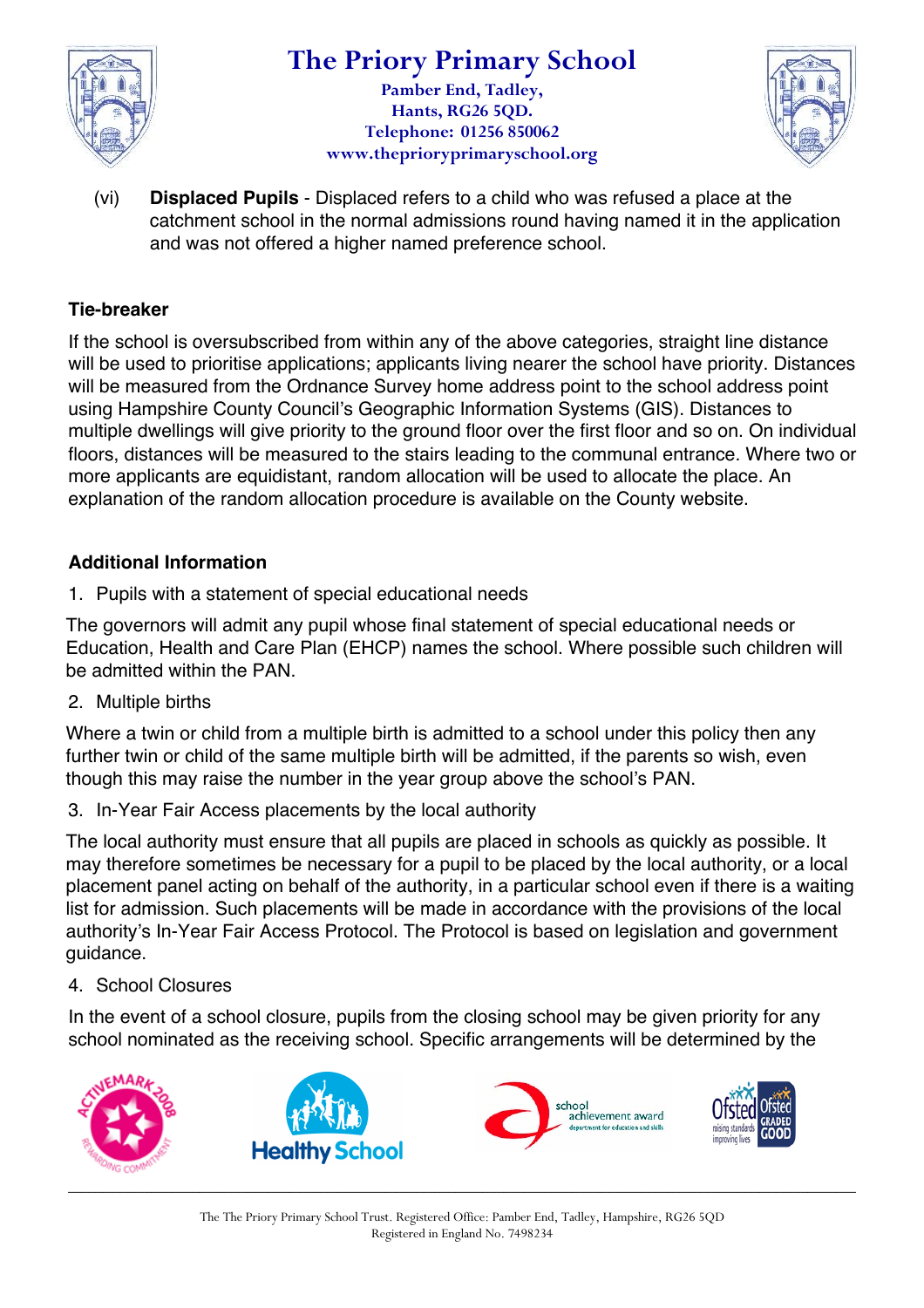

## **The Priory Primary School**

**Pamber End, Tadley, Hants, RG26 5QD. Telephone: 01256 850062 www.theprioryprimaryschool.org**



Local Authority in accordance with the School Admissions Code and will be published at the time for the specific schools affected.

5. Waiting lists

When all available places have been allocated, waiting lists will be operated by schools on behalf of the local authority. Any places that become available will be allocated according to the criteria of the admission policy with no account being taken of the length of time on the waiting list or any priority order expressed as part of the main admission round. Fair Access admissions and school closure arrangements will take priority over the waiting list.

The waiting list will be reviewed and revised –

- each time a child is added to, or removed from, the waiting list;
- when a child's changed circumstances affect their priority:

At the time of receiving an application decision from the County Council or a school, parents will be advised of the process for adding their child's name to a school's waiting list. Parents may keep their child's name on the waiting list of as many schools as they wish.

The waiting list will be maintained until 31 August 2020, at which point all names will be removed. Should parents wish their child to be considered for a place at the school in the following school year, they should complete and submit a fresh in-year application in the August preceding the new school year. Schools will send a decision letter within the first 10 days of the new term.

6. Starting school

Pupils born between 1 September 2015 and 31 August 2016 (inclusive) are entitled to full-time schooling from September 2019. Parents can request that their child's admission is deferred until later in the school year (usually at the start of a school term and before the end of the academic year), but not beyond the point they reach compulsory school age, at the beginning of the term following their fifth birthday. Parents can request that their child attends part-time until the child reaches compulsory school age.

Children with birthdays between:

• 1 September and 31 December 2016 (inclusive) reach compulsory school age on 31 December 2021, at the start of the spring term.

• 1 January and 31 March 2017 (inclusive) reach compulsory school age on 31 March 2022, at the start of the summer term;